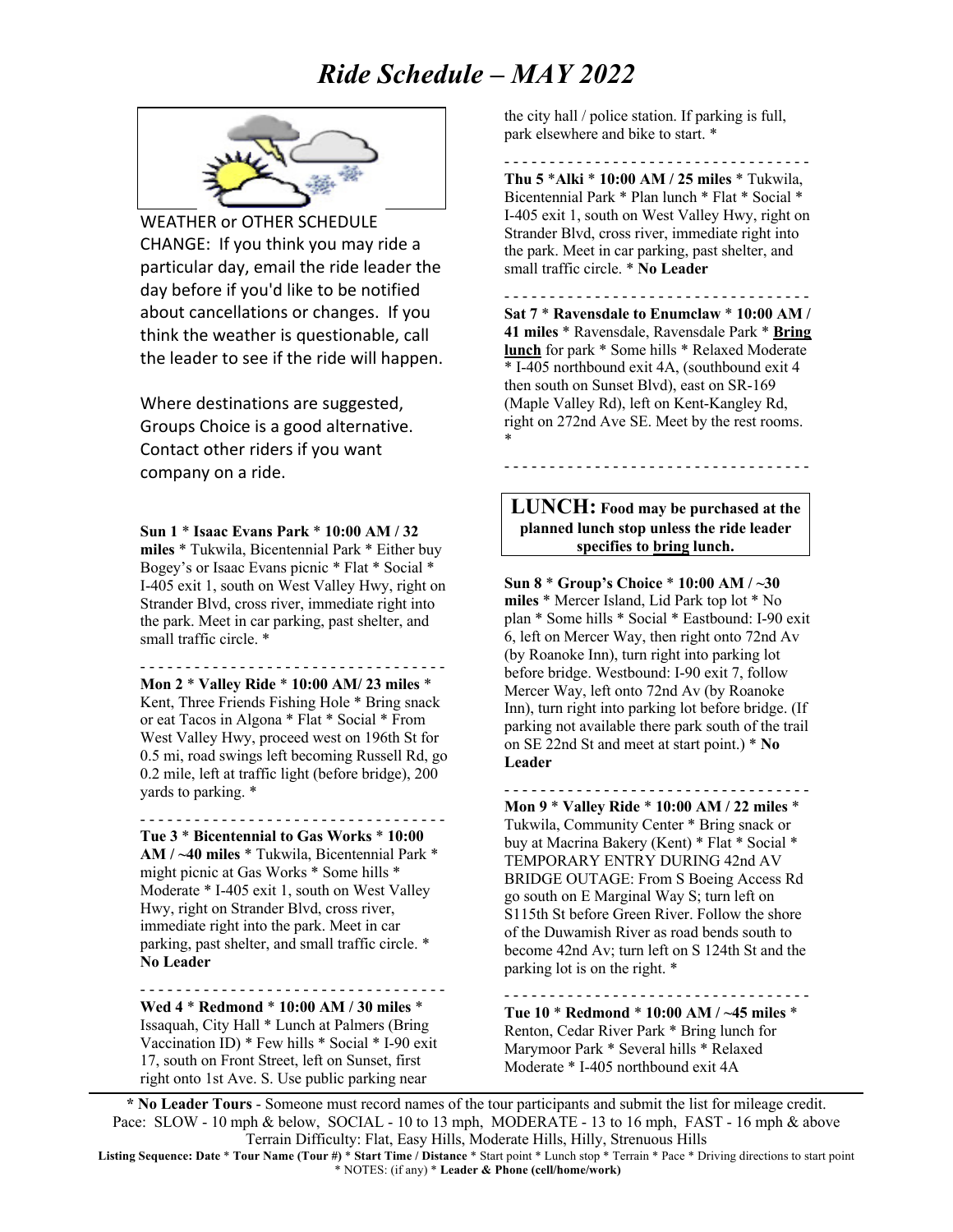(southbound exit 4 then south on Sunset Blvd), east on SR-169 for 0.2 mi, right into park, proceed into parking area near Carco Theater & Community Center. \*

- - - - - - - - - - - - - - - - - - - - - - - - - - - - - - - - - -

**Wed 11** \* **Foster Park** \* **10:00 AM / 23 miles** \* Tukwila, Community Center \* Bring snack \* Flat \* Social \* TEMPORARY DURING 42nd AV BRIDGE Damage: From S Boeing Access Rd go south on E Marginal Way S; turn left on S115th St before Green River. Follow the shore of the Duwamish River as road bends south to become 42nd Av; turn left on S 124th St and the parking lot is on the right. \* **Bruce Truong (c) 206-769-9378 /(h) 206-259-9965**

- - - - - - - - - - - - - - - - - - - - - - - - - - - - - - - - - - **Thu 12** \* **Snohomish to Lake Cassidy** \* **10:00 AM / 25 miles** \* Snohomish, Centennial Trail \* Bring Food for Lake Cassidy \* Railroad grade \* Social \* US-2/SR-9 to Snohomish, east on 2nd Ave, left on Maple, 4 blocks to trail. Park on Maple near intersection with Pine. \* **No Leader**

- - - - - - - - - - - - - - - - - - - - - - - - - - - - - - - - - -

**Sat 14** \* **Bicentennial to Madison** \* **10:00 AM / 35 miles** \* Tukwila, Bicentennial Park \* Starbucks or picnic \* Couple of hills \* Social \* I-405 exit 1, south on West Valley Hwy, right on Strander Blvd, cross river, immediate right into the park. For car parking go past shelter and small traffic circle. \*

- - - - - - - - - - - - - - - - - - - - - - - - - - - - - - - - - -

**Sun 15** \* **Foothills Trail** \* **10:00 AM / 40 miles** \* Puyallup, East Puyallup/Meeker Trailhead \* Plan snack stop \* River Grade \* Social \* From southbound SR-167, exit to SR-410 E, 2nd ramp to right for SR-162 (south toward Orting) for 0.5 miles, after crossing Puyallup River and take next right on 80th St E and drive west 0.6 miles to East Puyallup/Meeker Trailhead on left. \*

- - - - - - - - - - - - - - - - - - - - - - - - - - - - - - - - - -

**Mon 16** \* **Queen Anne circumference loop** \* **10:00 AM / 18 miles** \* Seattle, Gas Works Park \* None \* Mostly flat \* Social \* I-5 exit 169, west on NE 45th St from I-5 northbound, (west on NE 50th St from I-5 southbound), left on Meridian Ave, right on Northlake Way, left into the park. \* NOTE: All parking spaces have a 4 hour time limit. If you need more time, park to the east on Northlake Wy. \*

- - - - - - - - - - - - - - - - - - - - - - - - - - - - - - - - - -

**Tue 17** \* **Cedar River & Pipeline Trails** \* **10:00 AM / 36 miles** \* Renton, Ron Regis Sports Park \* Coffee / snack stop Panera Bread (mile 24) \* 1400' elev gain; 20 miles paved trail and 16 miles gravel trail. \* Moderate \* I-405 exit 4 (southbound) or 4A (northbound), east on Maple Valley Hwy past the Maplewood Golf Course. Turn left on 149th Ave SE, entrance immediately on left. \* NOTE: Road bikes with 25 mm or wider tires should be OK. https://ridewithgps.com/routes/38522684 \* **Tom Petroski (c) 650-245-4045**

- - - - - - - - - - - - - - - - - - - - - - - - - - - - - - - - - -

**Wed 18** \* **Landsburg** \* **10:00 AM / 30 miles** \* Renton, Cedar River Park \* Bring snack \* River Grade \* Social \* I-405 northbound exit 4A (southbound exit 4 then south on Sunset Blvd), east on SR-169 for 0.2 mi, right into park, proceed into parking area near Carco Theater & Community Center. \* **No Leader**

**Thu 19** \* **Lake Forest Park** \* **10:00 AM / 25 miles** \* Redmond, Marymoor Park (trailhead) \* Plan lunch \* Flat \* Social \* SR-520 Lake Sammamish Way exit, follow signs to the park. Park in first area on the left. Car parking fee is \$1. \* **No Leader**

- - - - - - - - - - - - - - - - - - - - - - - - - - - - - - - - - -

**Sat 21** \* **Bainbridge Island** \* **9:35 AM / 38 miles** \* Seattle, Colman Ferry Terminal \* Bring lunch \* Hilly \* Moderate \* Ferry terminal (Pier 52) is at 801 Alaskan Way in Seattle. Meet by fountain at entrance. \* NOTE: Option to take Light Rail from Angle Lake Station. (Buff would do that 1 hour before ferry time.) Otherwise meet leader at the ferry. \*

- - - - - - - - - - - - - - - - - - - - - - - - - - - - - - - - - -

**Sun 22** \* **Group's Choice** \* **10:00 AM / ~30 miles** \* Redmond, Marymoor Park (trailhead) \* No plan \* Flat or hills \* Social \* SR-520 Lake Sammamish Way exit, follow signs to the park. Park in first area on the left. Car parking fee is \$1. \* NOTE: You have the option of roads or trails from here. \* **No Leader**

- - - - - - - - - - - - - - - - - - - - - - - - - - - - - - - - - -

- - - - - - - - - - - - - - - - - - - - - - - - - - - - - - - - - -

**\* No Leader Tours** - Someone must record names of the tour participants and submit the list for mileage credit. Pace: SLOW - 10 mph & below, SOCIAL - 10 to 13 mph, MODERATE - 13 to 16 mph, FAST - 16 mph & above Terrain Difficulty: Flat, Easy Hills, Moderate Hills, Hilly, Strenuous Hills

**Listing Sequence: Date** \* **Tour Name (Tour #)** \* **Start Time / Distance** \* Start point \* Lunch stop \* Terrain \* Pace \* Driving directions to start point \* NOTES: (if any) \* **Leader & Phone (cell/home/work)**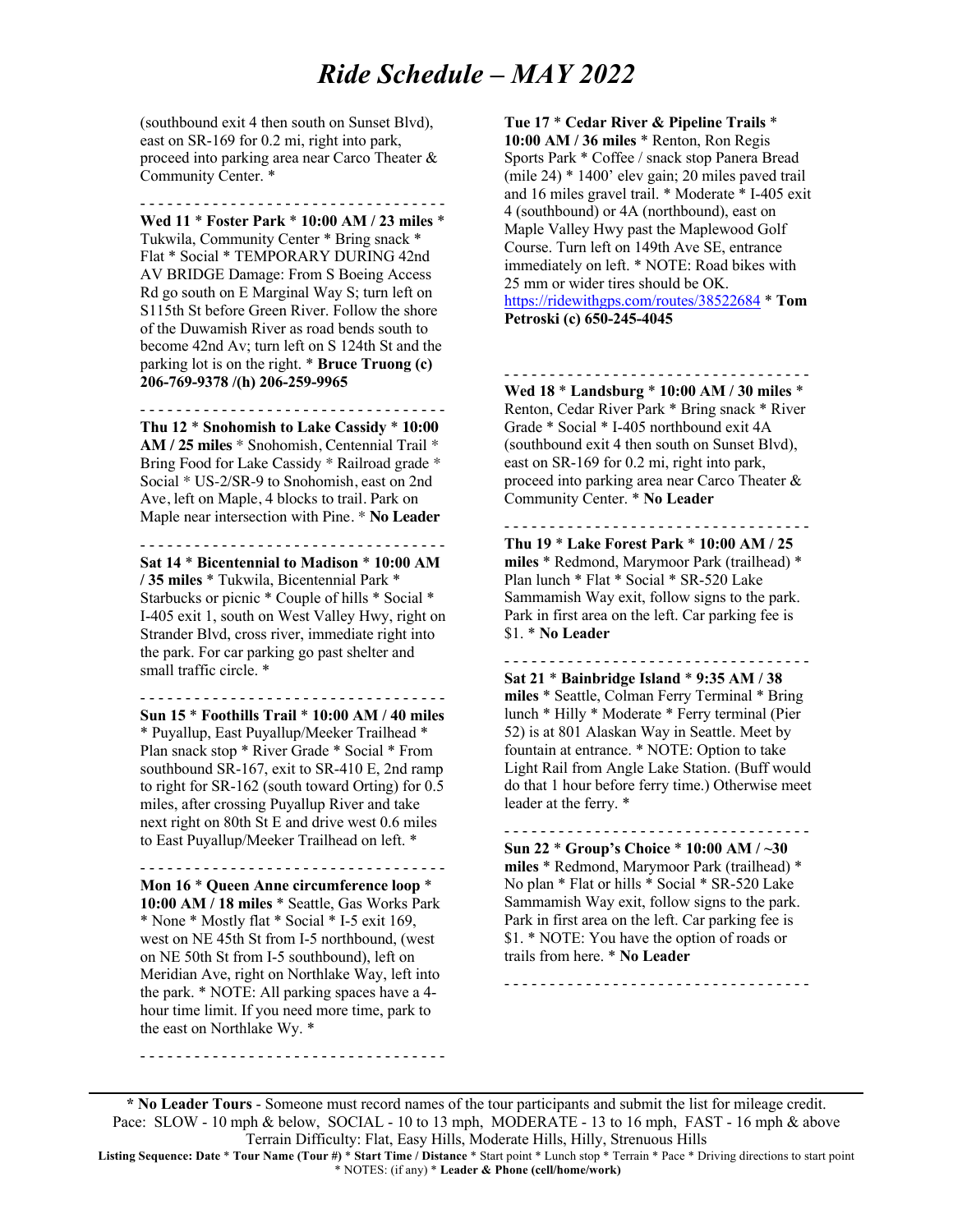**Mon 23** \* **Sounder Ride** \* **1:00 PM / ~25 miles** \* Auburn, Brannan Park \* Coffee stop at Starbucks Puyallup \* Flat \* Social \* SR-167 south to 15th St NW exit, east on 15th, left on Auburn Way, right on 28th St NE to the park. \* NOTE: Ride the Interurban, Sumner Link, and Puyallup Riverwalk trails. We'll ride to Puyallup and return via the Sounder to Auburn. Unfortunately, it is not possible to take tandems or recumbents on the Sounder. Return fare is about \$2.00 for seniors, \$4.00 for others. \*

- - - - - - - - - - - - - - - - - - - - - - - - - - - - - - - - - - **Tue 24** \* **Full Lake WA loop** \* **10:00 AM / 50+ miles** \* Renton, Memorial Stadium \* Bring lunch \* Partly hilly \* Moderate \* I-405 exit 2, north 1.2 mi on Rainier Ave, right on Airport Way, left on Logan Ave, left into parking lot. \*

- - - - - - - - - - - - - - - - - - - - - - - - - - - - - - - - - - **Wed 25** \* **Mercer Island Loop** \* **10:00 AM / ~23 miles** \* Renton, Memorial Stadium \* Snack or coffee at Starbucks, Mercer Island \* Some hills \* Social \* I-405 exit 2, north 1.2 mi on Rainier Ave, right on Airport Way, left on Logan Ave, left into parking lot. \*

- - - - - - - - - - - - - - - - - - - - - - - - - - - - - - - - - -

**Thu 26** \* **North Bend & Truck Town** \* **10:00 AM / 20 miles** \* Snoqualmie, RR Station \* Lunch option \* Nearly flat \* Social \* I-90 exit 25, left onto Snoqualmie Parkway, at T turn right on Railroad Ave in Snoqualmie for ~2 blocks, turn right on Fir St, then right again into parking lot. \* **No Leader**

- - - - - - - - - - - - - - - - - - - - - - - - - - - - - - - - - - **Sat 28** \* **Foothills Trail** \* **10:00 AM / 25 miles** \* Puyallup, East Puyallup/Meeker Trailhead \* Plan stop \* Gentle grade \* Social \* From southbound SR-167, exit to SR-410 E, 2nd ramp to right for SR-162 (south toward Orting) for 0.5 miles, after crossing Puyallup River, take next right on 80th St E and drive west 0.6 miles to East Puyallup/Meeker Trailhead on left. \*

- - - - - - - - - - - - - - - - - - - - - - - - - - - - - - - - - - **Sun 29** \* **Landsburg+** \* **10:00 AM / 30 miles** \* Renton, Ron Regis Sports Park \* Four Corners Starbucks \* Couple of hills \* Social \* I-405 exit 4 (southbound) or 4A (northbound), east on Maple Valley Hwy past the Maplewood Golf Course. Turn left on 149th Ave SE, entrance immediately on left. \*

- - - - - - - - - - - - - - - - - - - - - - - - - - - - - - - - - -

**Mon 30** \* **Flaming Geyser SP** \* **10:00 AM / 24 miles** \* Auburn, Brannan Park \* Picnic \* River grade \* Social \* SR-167 south to 15th St NW exit, east on 15th, left on Auburn Way, right on 28th St NE to the park. \*

- - - - - - - - - - - - - - - - - - - - - - - - - - - - - - - - - - **Tue 31** \* **Group's Choice** \* **10:00 AM / ~35 miles** \* Auburn, Auburn Community and Event Center \* Snack stop \* Some hills \* Moderate \* Eastbound on SR-18, exit to SR-164 (Auburn Way S) turn right at the exit stoplight. Follow SR-164 under overpass and turn right on 4th St, turn right on F St at traffic signal, turn left on 8th St for 1.5 blocks and then right into parking area north of the center complex. \* **No Leader**



| <b>Dates</b>      | <b>Tour Name</b> | <b>Leaders</b>      |
|-------------------|------------------|---------------------|
| Mav <sub>15</sub> | Dav tour on      | Cancelled           |
|                   | anez Island      | <b>Bruce Truong</b> |
| September 13-     | Trail of the     | McLaren / Chace     |
| 15                | Coeur D'Alenes   |                     |
|                   |                  |                     |
|                   |                  |                     |
|                   |                  |                     |
|                   | <b>Notes</b>     |                     |

**Lopez Island:** Cancelled for now due to inconvenient ferry scheduling making this a long drive with an uncertain ride. Plan to try again when conditions are better.

**Trail of the Coeur D'Alenes, Kellogg Rides**: We have a block of rooms at a group rate set up. The plan would be to arrive Monday Sept 12 for 3 nights. Make your reservation prior to August 12 and mention BEBC Boeing Employees' Bicycle Club to get the group rate. They are holding 4 rooms with one Queen bed at \$84.99 and 4 with two Queen beds at \$99.99. Make your reservation early. If

**\* No Leader Tours** - Someone must record names of the tour participants and submit the list for mileage credit. Pace: SLOW - 10 mph & below, SOCIAL - 10 to 13 mph, MODERATE - 13 to 16 mph, FAST - 16 mph & above Terrain Difficulty: Flat, Easy Hills, Moderate Hills, Hilly, Strenuous Hills

**Listing Sequence: Date** \* **Tour Name (Tour #)** \* **Start Time / Distance** \* Start point \* Lunch stop \* Terrain \* Pace \* Driving directions to start point \* NOTES: (if any) \* **Leader & Phone (cell/home/work)**